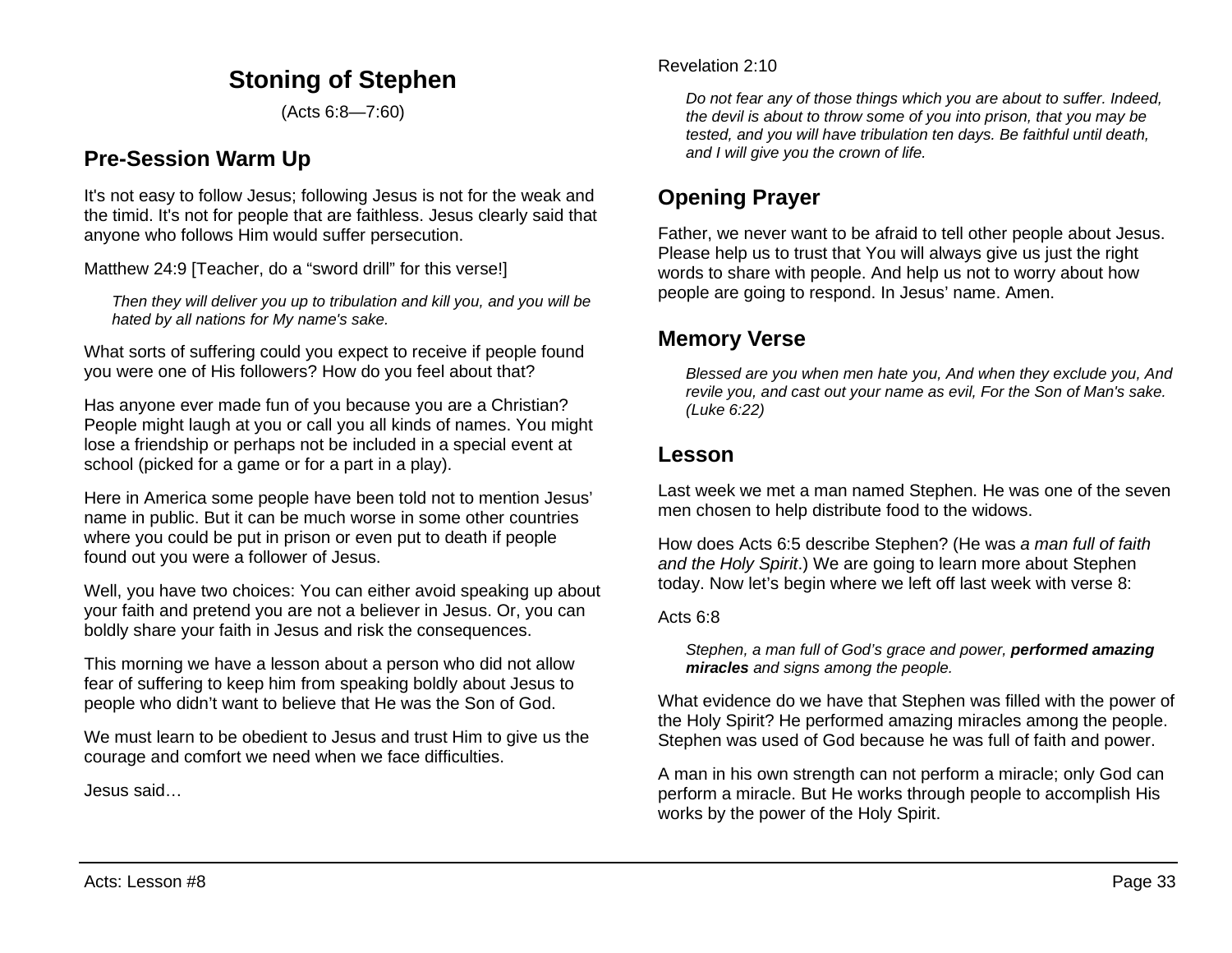Stoning of Stephen Acts 6:8—7:60

God doesn't work through just anyone, the person must be full of faith, as it says Stephen was in verse 5. Stephen was fully convinced that it was God working through him. Only by allowing the Hoy Spirit to have full control of our lives, can the Holy Spirit use our lips to speak His words, our minds to think His thoughts, and our bodies to go and do what He wants us to do.

Those things that seem impossible for us to do, such as speak boldly about Jesus, or be kind to our enemies, and so forth, are possible when the Holy Spirit lives in our heart and is allowed to control us.

We have been seeing that God's enemy, Satan, does all he can to stop God's work. God was using Stephen in a mighty way enabling people to see His power and Satan wanted to stop him.

#### Acts 6:9

*But one day some men from the Synagogue of Freed Slaves, as it was called, started to debate with him. They were Jews from Cyrene, Alexandria, Cilicia, and the province of Asia.*

The enemies of Jesus began to argue with Stephen. We do not read that Stephen argued back. But because Stephen was filled with the Holy Spirit, he had wisdom to know how to answer these men who were arguing with him.

#### Acts  $6:10$

*None of them could stand against the wisdom and the Spirit with which Stephen spoke.*

These evil men were not able to stand up against the wisdom the Holy Spirit gave Stephen. Since they lost their argument with Stephen, they came up with a plan to try to get Stephen in trouble.

Acts 6:11-14

*So they persuaded some men to lie about Stephen, saying, "We heard him blaspheme Moses, and even God." (12) This roused the people, the elders, and the teachers of religious law. So they arrested Stephen*

*and brought him before the high council. (13) The lying witnesses said, "This man is always speaking against the holy Temple and against the law of Moses. (14) We have heard him say that this Jesus of Nazareth will destroy the Temple and change the customs Moses handed down to us."*

Stephen was being falsely accused, but the Holy Spirit inside his heart enabled him to have courage. As Stephen stood before the religious leaders, they saw something unusual about his appearance.

#### Acts 6:15

*At this point everyone in the high council stared at Stephen, because his face became as bright as an angel's.*

The high priest asked Stephen if the things he was being accused of were true. Stephen answers him by giving a history lesson of God's work in the lives of His people. He tells the story of the unfaithfulness of God's people. He said that throughout history the Jews had rejected God's servants starting with Abraham to the present time.

His sermon goes on for a long time. Let's skip ahead to the end of the next chapter of Acts.

#### Acts 7:51-53

*"You stubborn people! You are heathen at heart and deaf to the truth. Must you forever resist the Holy Spirit? That's what your ancestors did, and so do you! (52) Name one prophet your ancestors didn't persecute! They even killed the ones who predicted the coming of the Righteous One—the Messiah whom you betrayed and murdered. (53) You deliberately disobeyed God's law, even though you received it from the hands of angels."*

Wow! Stephen was accusing these religious leaders of being responsible for the murder of Jesus! Do you think it was easy for Stephen to speak these words to Jesus' enemies? How was Stephen able to say those truthful words with such courage? (He was filled with faith and the Holy Spirit.)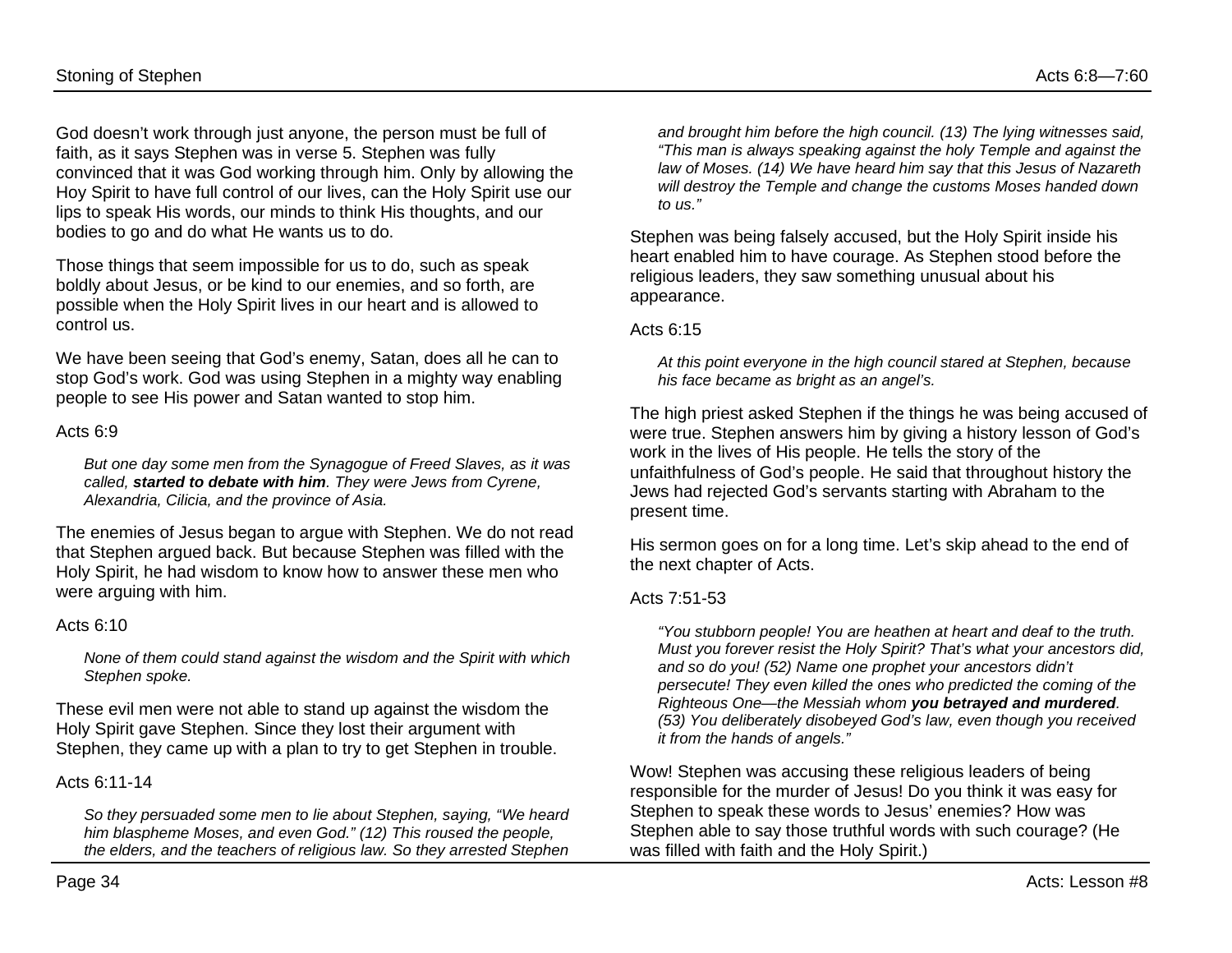God's truth exposes people's sin. That's a good thing, because God wants people to recognize they are sinners so they will repent of their sins and put their faith in Jesus for forgiveness. But when people have their sins exposed, it is very uncomfortable for them and some people do not react well.

As the religious leaders heard Stephen tell them they were guilty of murdering Jesus, they didn't respond in a positive way.

#### Acts 7:54

*The Jewish leaders were infuriated by Stephen's accusation, and they shook their fists at him in rage.*

Now Stephen was staring in the faces of angry people.

If you were standing before a group of angry people, what would you have done? I'd probably be so fearful that I'd want to run away as fast as I could. But the Holy Spirit gave Stephen courage to do what we cannot do in our own power.

#### Acts 7:55-56

*But Stephen, full of the Holy Spirit, gazed steadily into heaven and saw the glory of God, and he saw Jesus standing in the place of honor at God's right hand. (56) And he told them, "Look, I see the heavens opened and the Son of Man standing in the place of honor at God's right hand!"*

Stephen did not allow fear of these angry men to keep him from bringing honor to God. He continued to point these angry men to Jesus as the Son of God who was standing at the right hand of God.

#### Acts 7:57-58

*Then they put their hands over their ears and began shouting. They rushed at him (58) and dragged him out of the city and began to stone him. His accusers took off their coats and laid them at the feet of a young man named Saul.*

These were very angry, stubborn people who were still rejecting the Good News about Jesus. They rushed toward Stephen, grabbed him, and dragged him out of the city. They were so angry with Stephen and God's message; they all began to throw rocks at him.

Even as Stephen was suffering as a result of sharing God's truth, listen to his dying words…

#### Acts 7:59-60

*As they stoned him, Stephen prayed, "Lord Jesus, receive my spirit." (60) He fell to his knees, shouting, "Lord, don't charge them with this sin!" And with that, he died.*

Remember Jesus' dying words, "*Father, forgive them, for they do not know what they are doing*." Because Stephen was full of the Holy Spirit, he was able to respond in the same way Jesus did as He suffered on the cross.

In our study of Acts the persecution of believers has gone beyond being put in jail and commanded not to teach in Jesus' Name. The persecution has risen to the level of having followers of Jesus put to death. Stephen's death would not be the last for believers who share the Good News about Jesus.

This lesson seems to have a sad ending but it doesn't. Stephen was stoned to death but he was not alone as he suffered, He saw Jesus in heaven waiting for him. Stephen left his life on earth and went to heaven to spend eternity with his Savior Jesus.

You and I can be comforted that if we are believers, the Holy Spirit lives inside of our hearts. Whatever God asks us to do while serving Him on this earth we will have the power to do because He lives inside of us. One day when we leave this earth, we will spend the rest of eternity with our Savior, Jesus Christ.